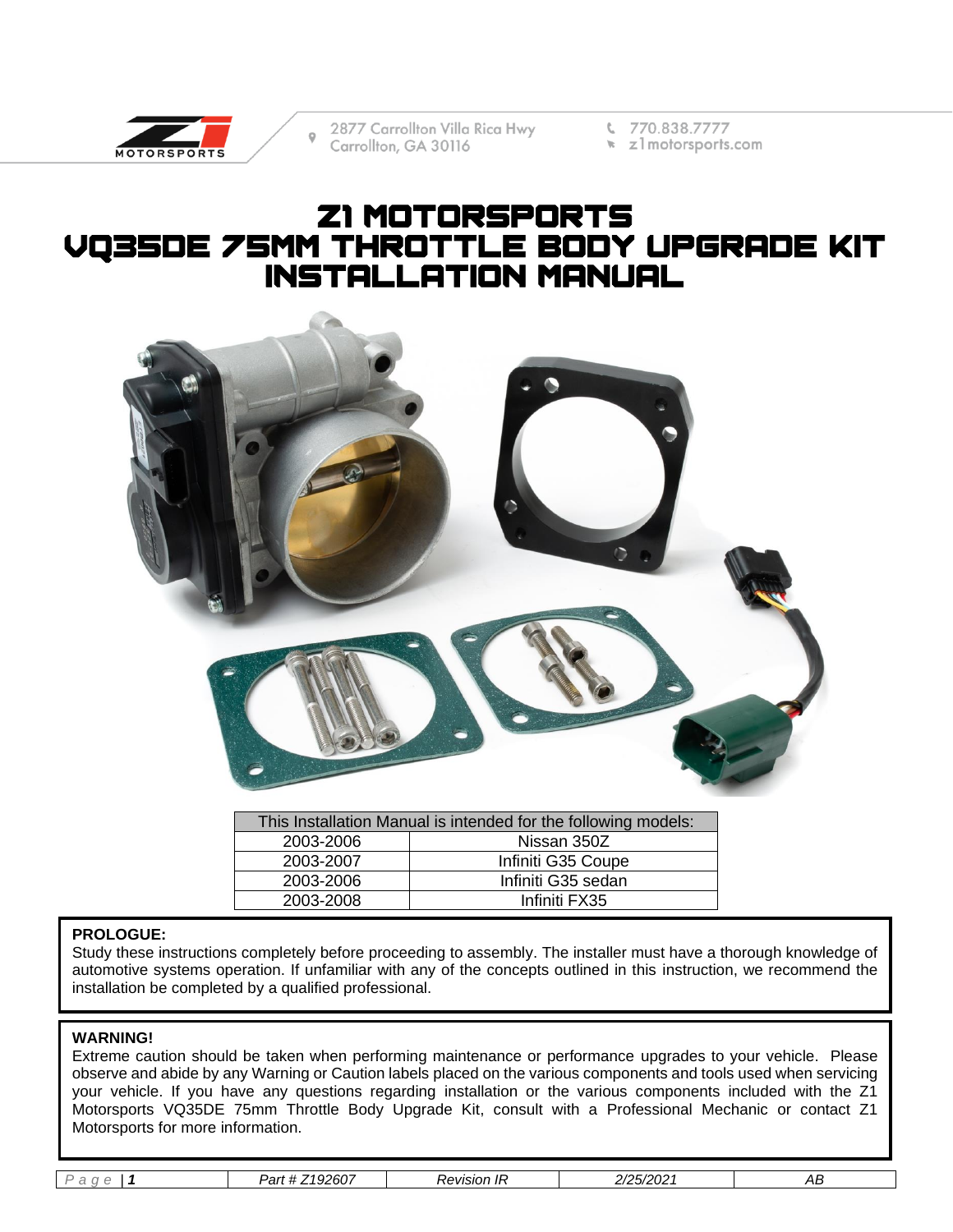## **Parts Included:**

| <b>Item</b> | Quantity | <b>Description</b>                            |
|-------------|----------|-----------------------------------------------|
|             |          | <b>Wiring Harness</b>                         |
| 2           |          | <b>Throttle Body Adapter</b>                  |
| 3           |          | Gasket, Throttle Body Side (Larger Gasket)    |
| 4           |          | Gasket, Intake Manifold Side (Smaller Gasket) |
| 5           |          | Socket Head Bolt, M6x1.0, 20mm                |
| 6           |          | Socket Head Bolt, M6x1.0, 55mm                |
|             |          | Z1 75mm Throttle Body                         |

## **TOOLS REQUIRED:**

- Ratchet
- Ratchet Accessories
- **Screwdriver**
- 5mm Allen Bit

## **SAFETY REQUIREMENTS:**

- Always wear safety glasses and any necessary protective garments. If using any fluids, chemicals, or solvents, a respirator is recommended.
- Always use properly rated jack stands when working under your vehicle.
- Always keep limbs and parts away from moving drivetrain parts.
- Only operate drivetrain in safe space and well-ventilated areas.

### **BEFORE YOU BEGIN:**

Remove contents from the Z1 Motorsports VQ35DE 75mm Throttle Body Upgrade Kit and verify that ALL necessary hardware is present.

## **PROCEDURE:**

- 1. Assure the car's ignition is in the OFF position and the NEGATIVE (-) battery terminal is disconnected.
- 2. Place the transmission in Park position (or in Reverse gear if equipped with a manual transmission). Apply the parking brake.
- 3. Unlatch and raise vehicle's hood. Apply hood prop.
- 4. Remove intake piping from vehicle.
- 5. Remove factory throttle body from intake manifold by removing (4) socket head bolts.

Note: Do not touch or move the "butterfly valve" (the large plate at the center of the throttle body) during any part of installation.

6. Install throttle body adapter by bolting adapter to intake manifold using supplied 20mm bolts. Be sure to install the "intake manifold side" gasket between adapter and intake manifold. Torque to 7ft-lbs.

|  |  | Z192607<br>レヘレ<br>au | evision IF<br>$\overline{\phantom{a}}$ | $-$ nnn $\cdot$<br>- ג<br>$120/202$ . | AВ |
|--|--|----------------------|----------------------------------------|---------------------------------------|----|
|--|--|----------------------|----------------------------------------|---------------------------------------|----|